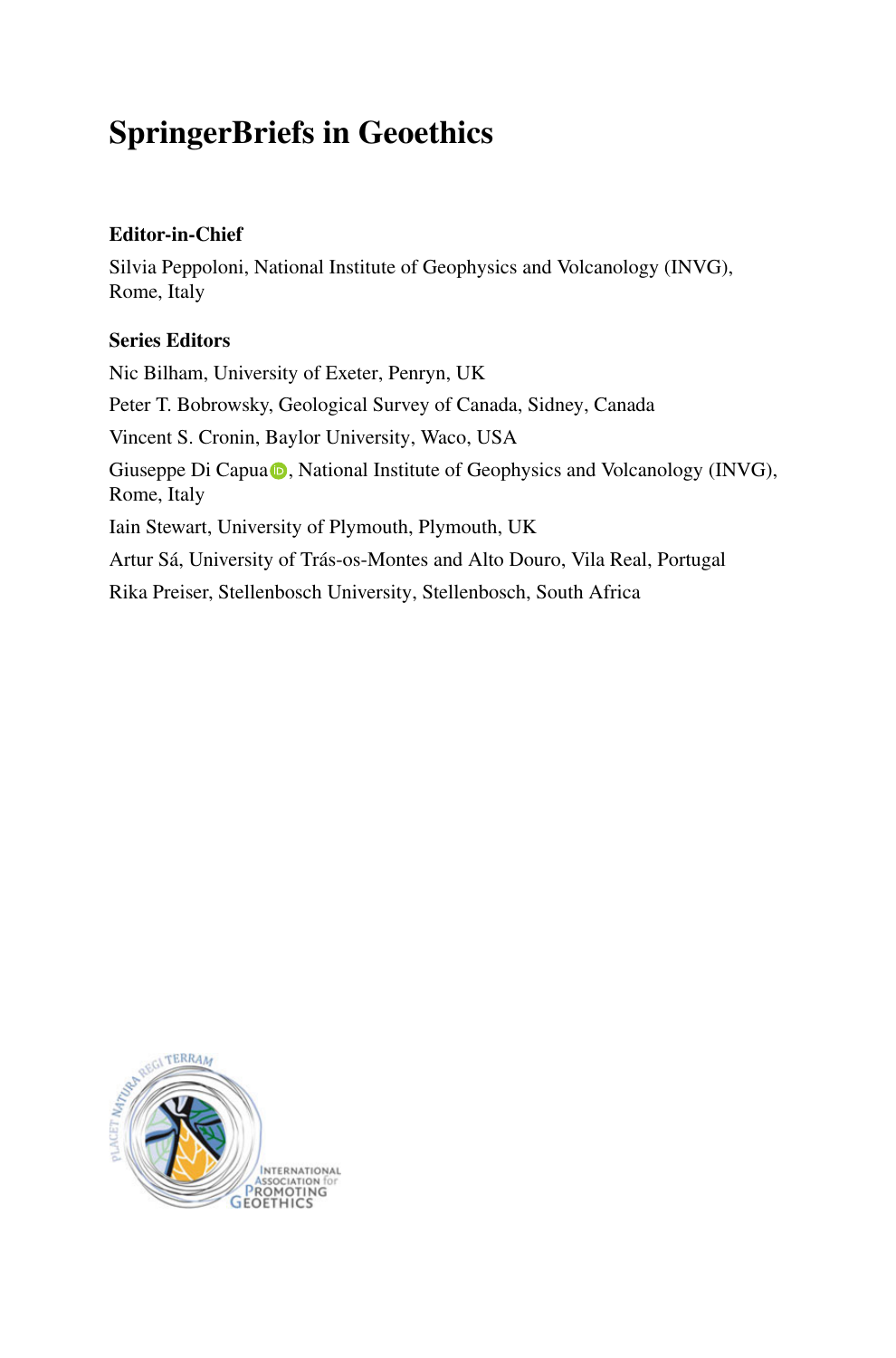SpringerBriefs in Geoethics envisions a series of short publications that aim to discuss ethical, social, and cultural implications of geosciences knowledge, education, research, practice and communication. The series SpringerBriefs in Geoethics is sponsored by the IAPG—International Association for Promoting Geoethics [\(http://www.geoethics.org\)](http://www.geoethics.org).

The intention is to present concise summaries of cutting-edge theoretical aspects, research, practical applications, as well as case-studies across a wide spectrum.

SpringerBriefs in Geoethics are seen as complementing monographs and journal articles, or developing innovative perspectives with compact volumes of 50 to 125 pages, covering a wide range of contents comprising philosophy of geosciences and history of geosciences thinking; research integrity and professionalism in geosciences; working climate issues and related aspects; geoethics in georisks and disaster risk reduction; responsible georesources management; ethical and social aspects in geoeducation and geosciences communication; geoethics applied to different geoscience fields including economic geology, paleontology, forensic geology and medical geology; ethical and societal relevance of geoheritage and geodiversity; sociological aspects in geosciences and geosciences-society-policy interface; geosciences for sustainable and responsible development; geoethical implications in global and local changes of socio-ecological systems; ethics in geoengineering; ethical issues in climate change and ocean science studies; ethical implications in geosciences data life cycle and big data; ethical and social matters in the international geoscience cooperation.

Typical topics might include:

- Presentations of core concepts
- Timely reports on state-of-the art
- Bridges between new research results and contextual literature reviews
- Innovative and original perspectives
- Snapshots of hot or emerging topics
- In-depth case studies or examples

All projects will be submitted to the series-editor for consideration and editorial review.

Each volume is copyrighted in the name of the authors. The authors and IAPG retain the right to post a pre-publication version on their respective websites.

The Series in Geoethics is initiated and supervised by Silvia Peppoloni and an editorial board formed by Nic Bilham, Peter T. Bobrowsky, Vincent S. Cronin, Giuseppe Di Capua, Rika Preiser, Artur Agostinho de Abreu e Sá, Iain Stewart.

More information about this series at <https://link.springer.com/bookseries/16482>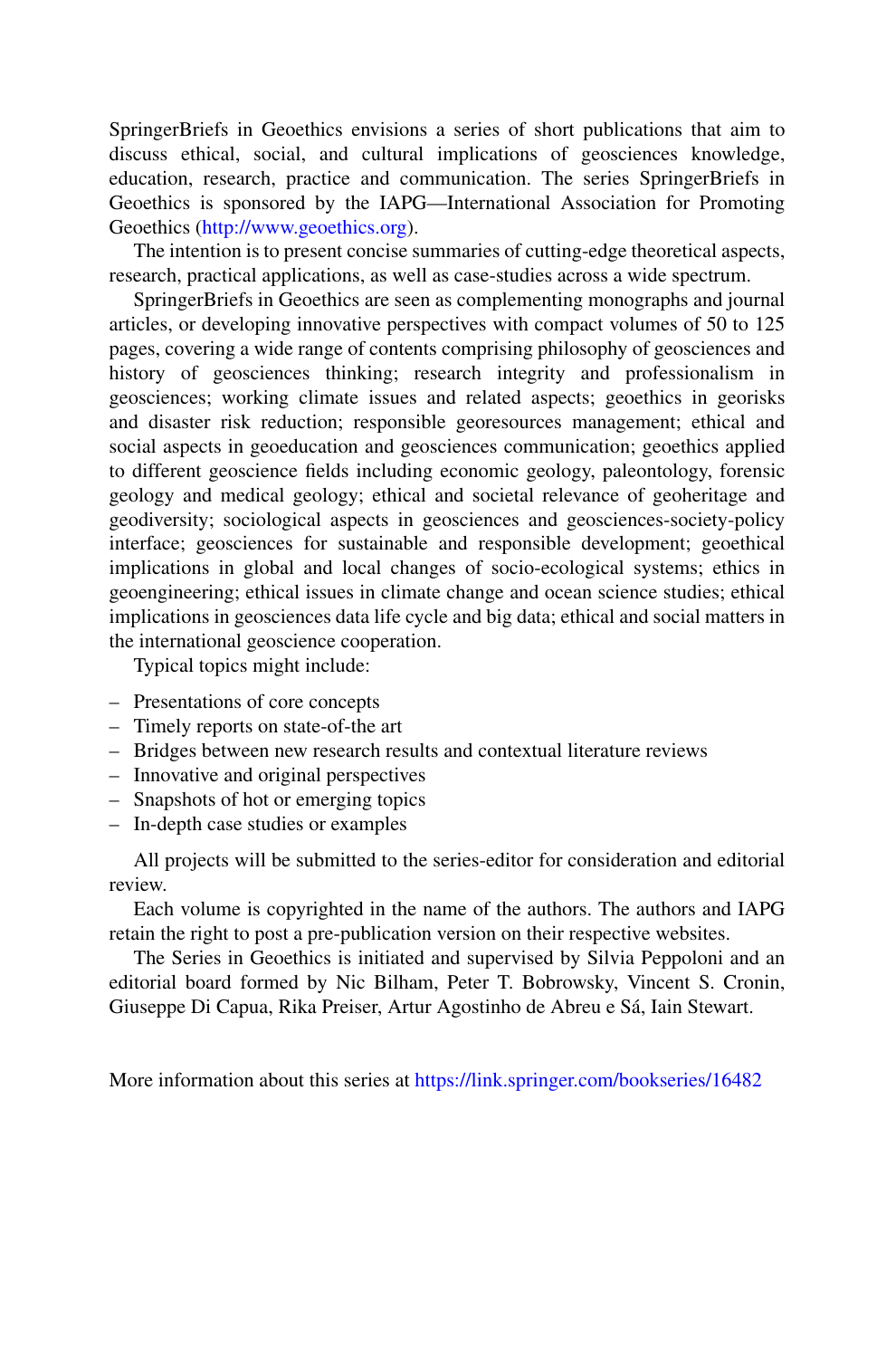Sandra Paula Villacorta Chambi Editor

# Geoethics in Peru

A Pathway for Latin America

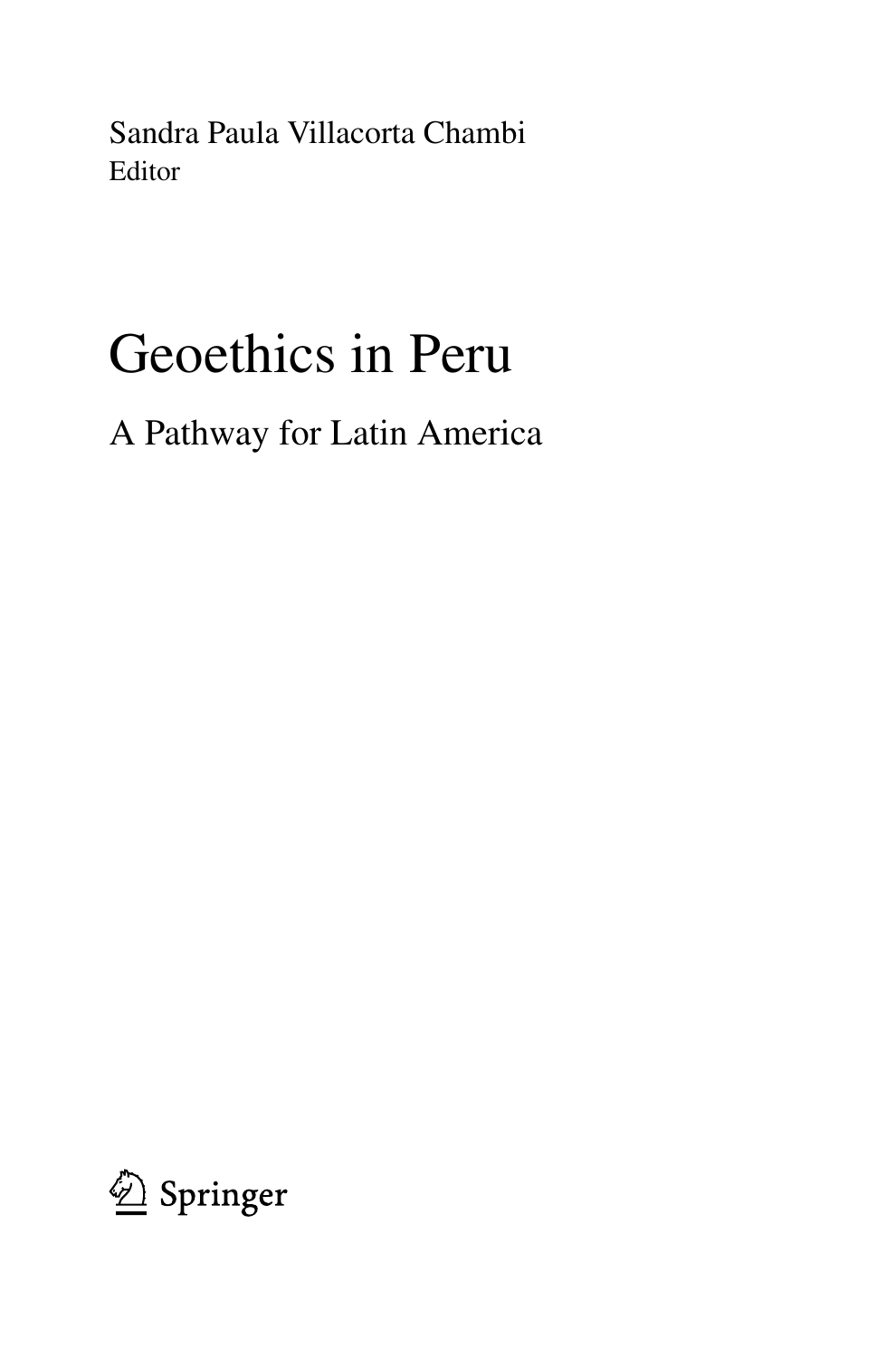*Editor* Sandra Paula Villacorta Chambi Charles Darwin University Sydney, Australia

ISSN 2662-6780 ISSN 2662-6799 (electronic) SpringerBriefs in Geoethics<br>ISBN 978-3-030-86730-0 ISBN 978-3-030-86731-7 (eBook) <https://doi.org/10.1007/978-3-030-86731-7>

© The Editor(s) (if applicable) and The Author(s), under exclusive license to Springer Nature Switzerland AG 2022

This work is subject to copyright. All rights are solely and exclusively licensed by the Publisher, whether the whole or part of the material is concerned, specifically the rights of translation, reprinting, reuse of illustrations, recitation, broadcasting, reproduction on microfilms or in any other physical way, and transmission or information storage and retrieval, electronic adaptation, computer software, or by similar or dissimilar methodology now known or hereafter developed.

The use of general descriptive names, registered names, trademarks, service marks, etc. in this publication does not imply, even in the absence of a specific statement, that such names are exempt from the relevant protective laws and regulations and therefore free for general use.

The publisher, the authors and the editors are safe to assume that the advice and information in this book are believed to be true and accurate at the date of publication. Neither the publisher nor the authors or the editors give a warranty, expressed or implied, with respect to the material contained herein or for any errors or omissions that may have been made. The publisher remains neutral with regard to jurisdictional claims in published maps and institutional affiliations.

This Springer imprint is published by the registered company Springer Nature Switzerland AG The registered company address is: Gewerbestrasse 11, 6330 Cham, Switzerland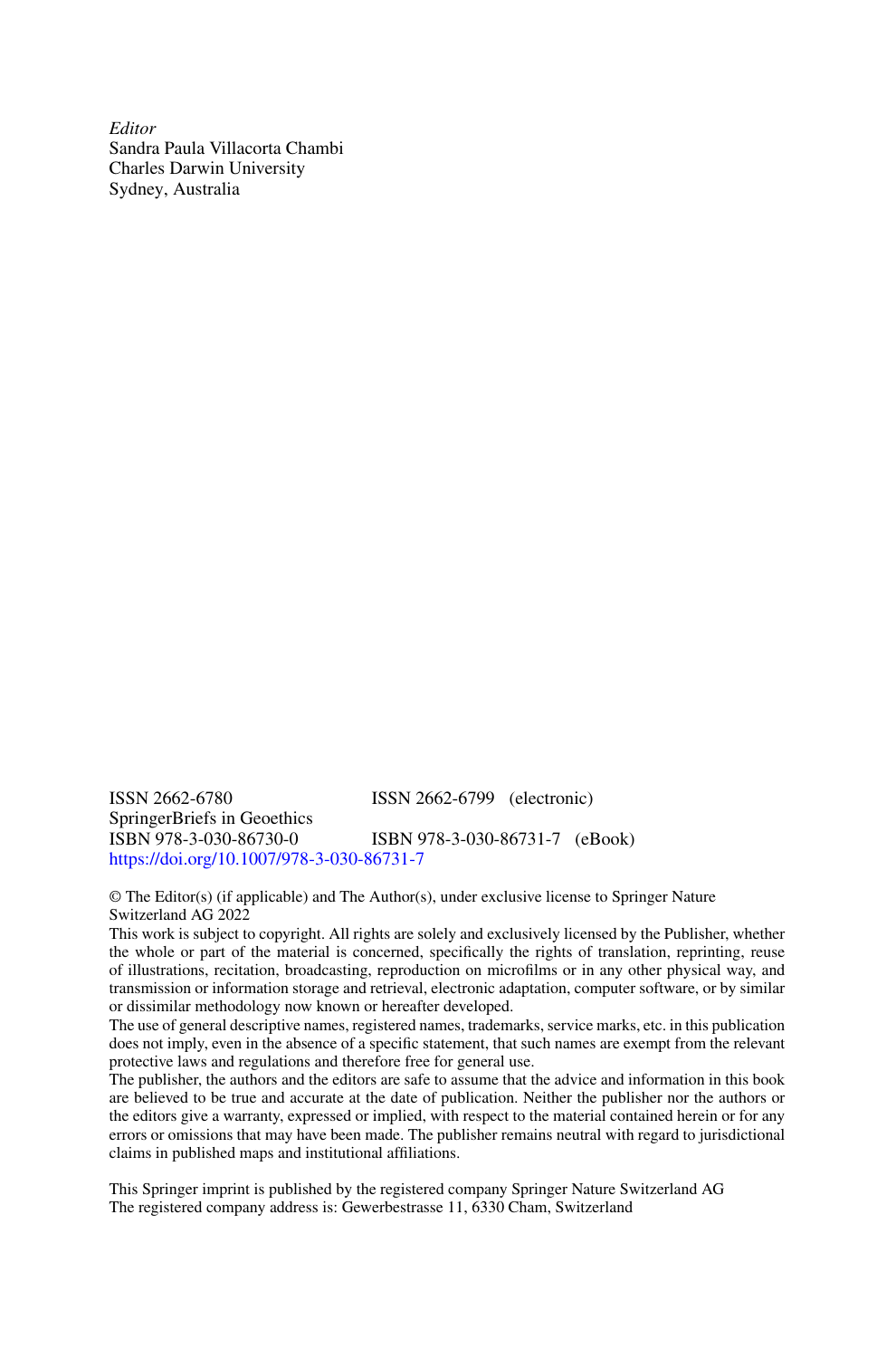*To our families, for their support and patience*

*To the members of IAPG Peru for a new future for the Peruvian society*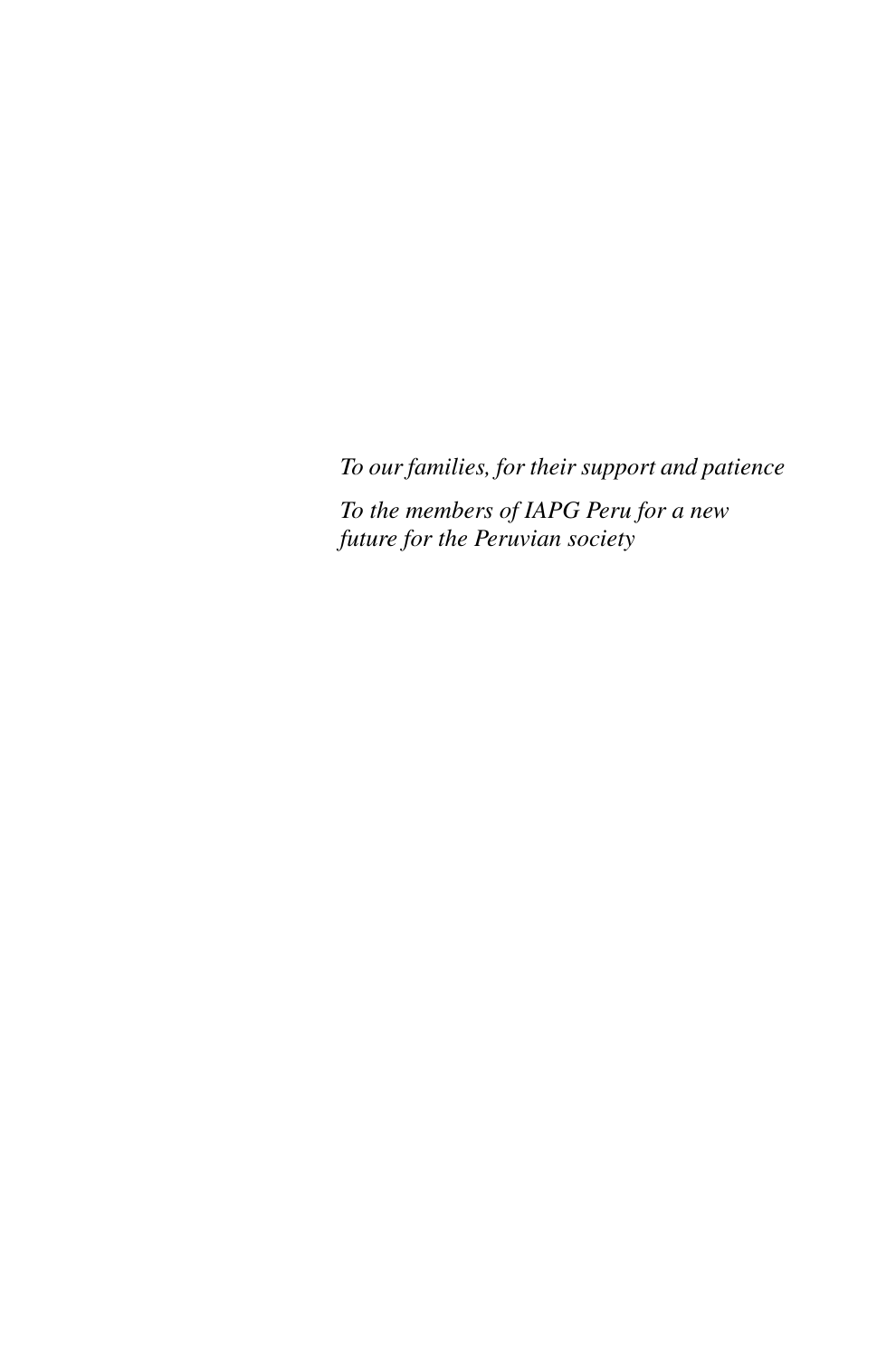### **Foreword by Silvia Peppoloni**

In 2014, the International Association for Promoting Geoethics (IAPG) established a section in Peru. Thanks to the activism and enthusiasm of a part of the young and vibrant Peruvian geoscientific community, geoethics has found a fertile place in Peru to take root and develop. The national geoethics community, consolidated around the IAPG-Peru, has increased in number over time and its impact has grown with tangible initiatives addressed to the local scientific community and the whole Peruvian society. For example, MinerLima, the International exhibition on minerals, organized since 2015 by IAPG-Peru, for promoting geoscience knowledge and geoscientific culture, to strengthen the social role of geoscientists which is fostering a more sustainable development of Peruvian society. Today, the IAPG-Peru is a concrete reality of the Peruvian scientific and cultural landscape, an inclusive multidisciplinary meeting point, open to dialogue with local stakeholders.

This is the second book published in the SpringerBriefs in Geoethics and it is significant that it is written by colleagues from Peru, one of the economically emerging Latin American countries.

South and Central Americas are extraordinary socio-cultural and environmental laboratories, in which the contaminations between Western cultural traditions and local millenary cultures find a complex synthesis characterized by lights and shadows.

In Peru, the relationship that binds human communities to their territories is characterized by strong symbolism meanings, arising from the concept of Pachamama (Mother Earth) and materializing in feelings and actions to protect Nature, as well as by elements of contrast typical of contemporary societies, in which Nature is subject to heavy exploitation and destruction of its ecosystems.

In this ambivalence, Latin America lives all its contradictions, increased by strong social inequalities, by the continuous threat to people's fundamental human rights and by the progressive erosion of the living spaces of local indigenous communities. On the other hand, it is evident the potential of this continent for undertaking innovative and inclusive paths to build new models of sustainable economic development and human progress.

From this perspective, geoethics becomes a proposal capable of reconciling different positions and channelling different interests, expectations and perspectives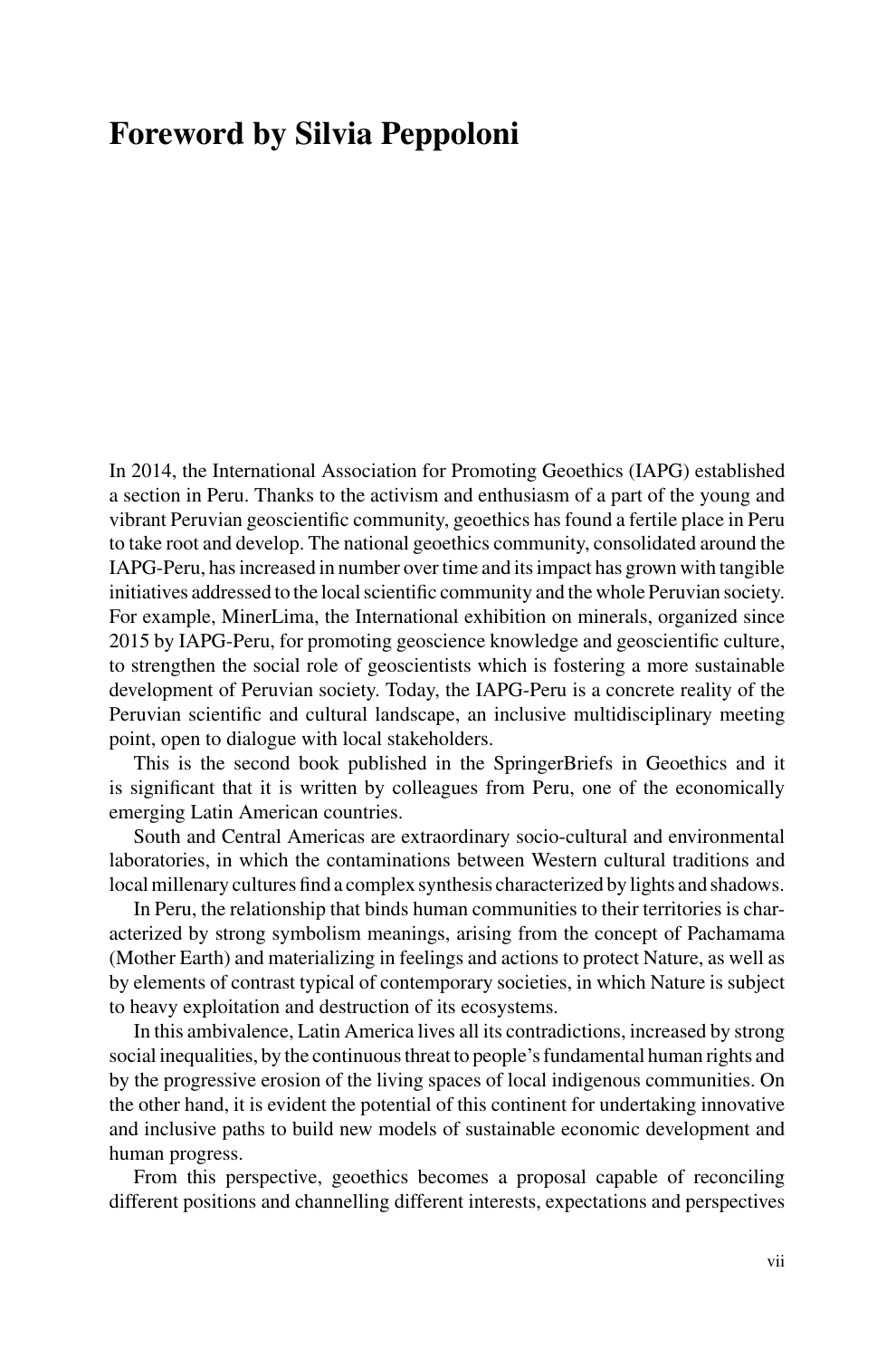on important issues such as the defence from natural risks, responsible management of georesources, protection and conservation of the geological heritage and geodiversity, as well as the geological literacy of the population. These are precisely the themes dealt with in the book, accompanied by a reflection from the perspective of geoethical thinking.

For all these reasons, the book constitutes a point of reference in the development of geoethics in Latin America: on the one hand, it aims to be an analysis and a reflection after years of activity of the IAPG-Peru at the service of Peruvian society, on the other hand, it pushes other communities of the continent to undertake a shared path to propose the principles and values of geoethics as a response to the great environmental and social issues of our times.

> Silvia Peppoloni Giuseppe Di Capua International Association for Promoting Geoethics Istituto Nazionale di Geofisica e Vulcanologia Rome, Italy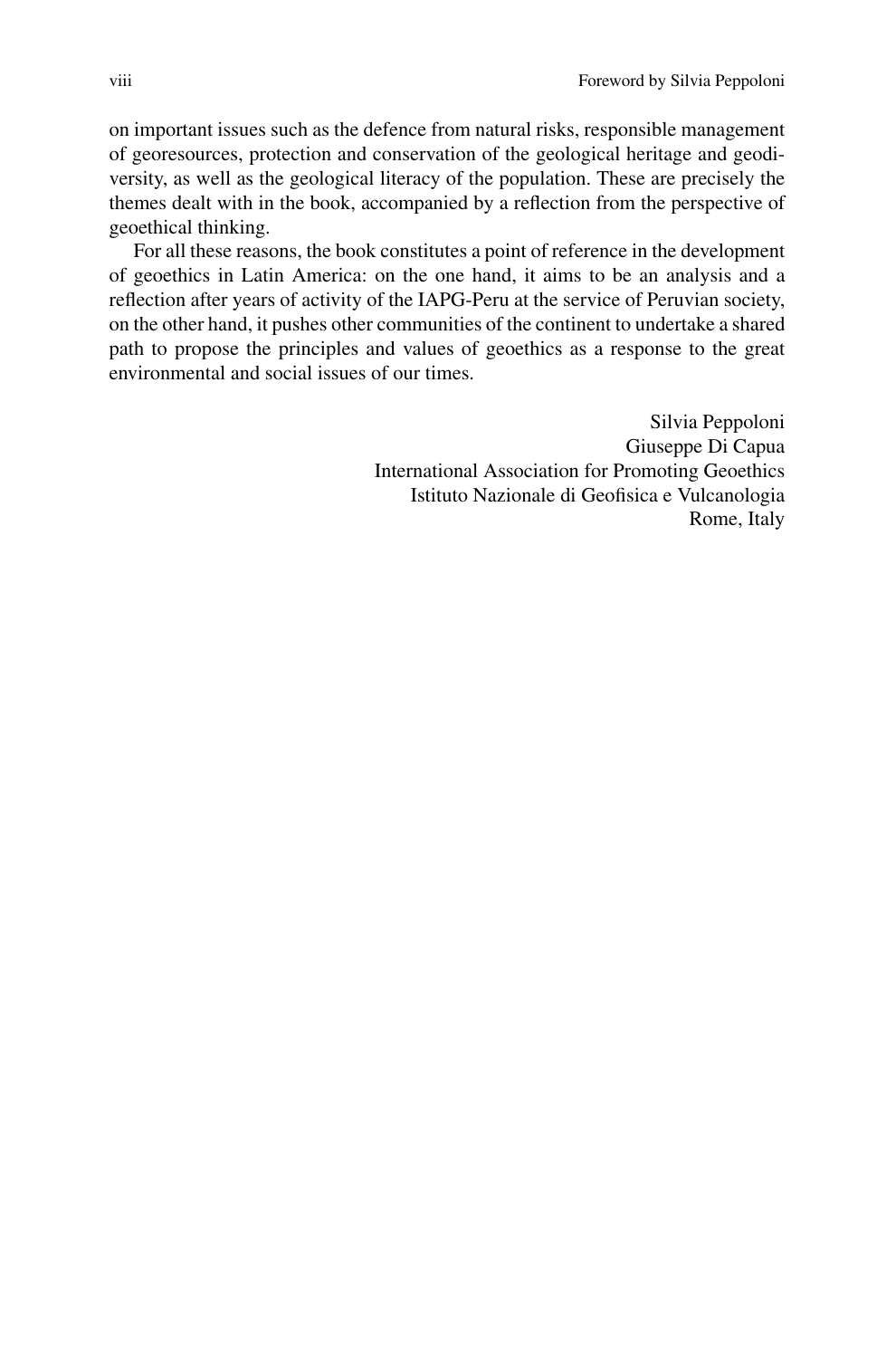### **Foreword by Roberto Greco**

In my view, there are several reasons to read Geoethics in Peru.

This book tells us how geosciences began their development in Peru, as well as describing the current complex reality and the many institutions and initiatives that lead this science field. This content alone should be of interest to many academic specialists from many fields such as the history of science, ethics, geosciences, social sciences, education, or natural heritage.

But the goal of this book has a more practical and direct purpose: to interact and mobilize the geoscience community.

By presenting the history of the Peruvian geoscience community, the institutional partners and the relevance of geoscience for society, contribute to give a whole picture of geosciences in Peru, providing a fundamental framework for every professional and academic geoscientist. For geology students, this book offers a few hours of reading the information that usually people need years to collect by readings, participating in scientific events and talking with senior geoscientists.

That for sure will contribute to strengthening the position within the Peruvian geoscience's community.

The special and innovative perspective of geoethics is used to carry a clear message to the community of geoscientists, the need to "humanize" the practice of geosciences. Many arguments and examples support this statement.

Which are the values that sustain geoscientists in their professionals' activities? This is not a trivial question in a field that brings geoscientists to interact with different stakeholders from urban or rural citizens and public administrators to a multinational private company.

This is a needed reflection that should start from the undergraduate course and accompany the professionals along with their life.

There are many suggestions for innovative science and technology policy along with the book that could be useful for the agenda of public administrators not only in Peru.

It is the ambition that the endeavour to create an integrated picture of the geosciences at a national level will soon be followed by other countries as it prepares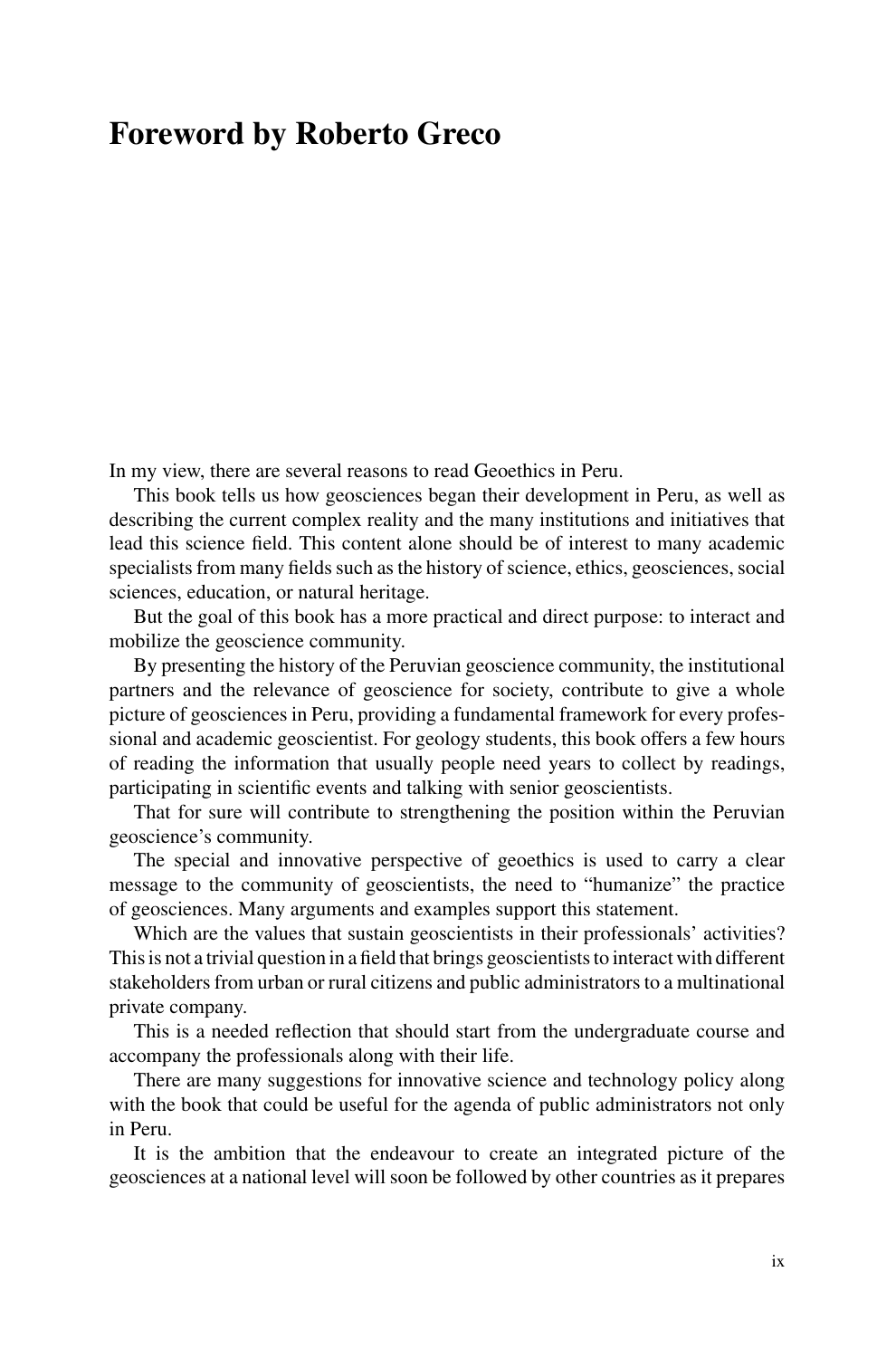the geosciences sector for rethinking the social role and geosciences culture inside the society.

This is an original contribution from Latin America for a change of perspective inside the global geoscience's community.

> Roberto Greco Chair of the International Geoscience Education Organization, Coordinator for Latin America of the International Association for Promoting Geoethics, Member of the IUGS Commission on Geoscience Education Department of Science and Technology Policy Institute of Geoscience, Unicamp Campinas, Brazil [greco@unicamp.br](mailto:greco@unicamp.br)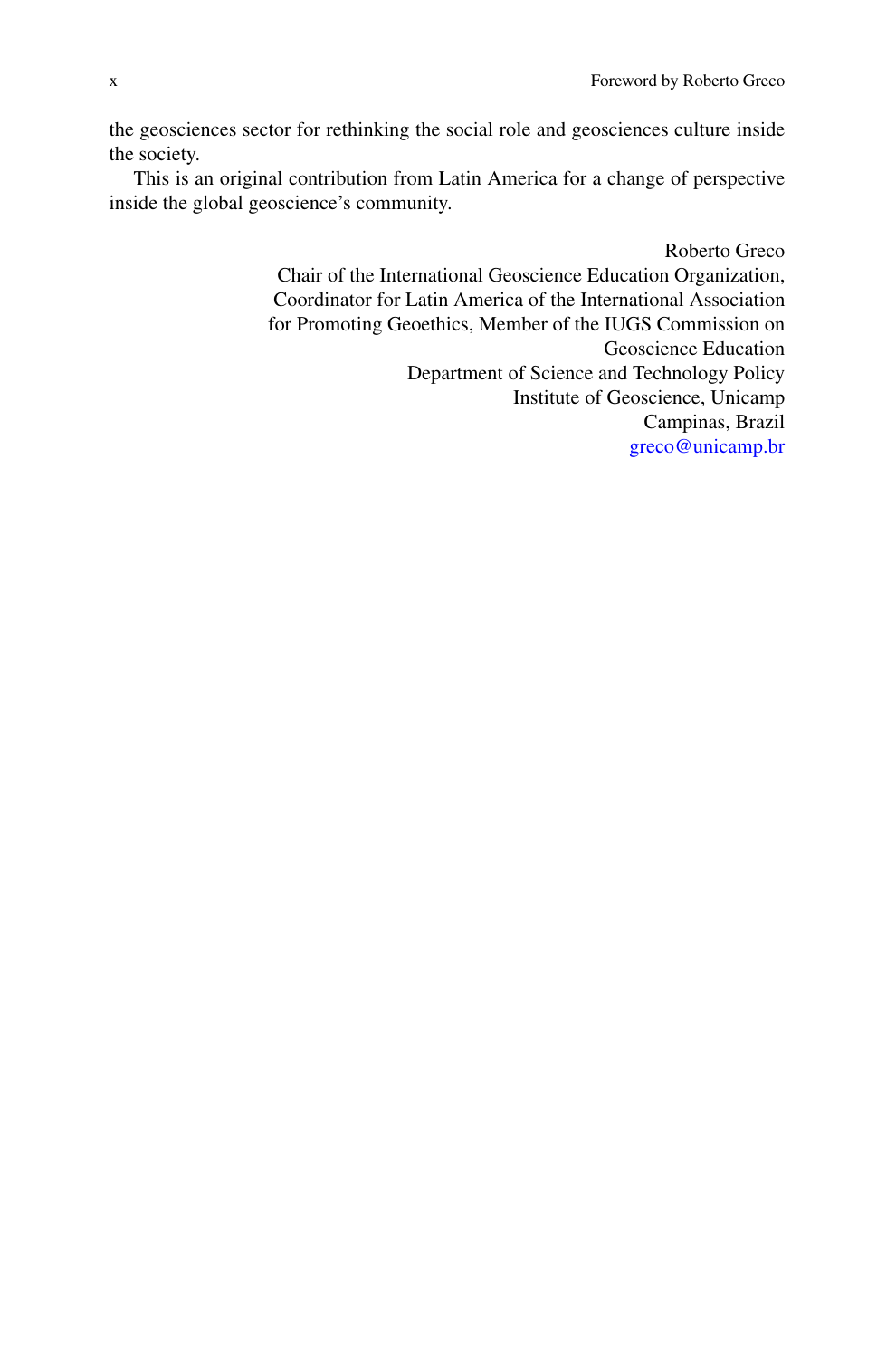### **Acknowledgments**

Writing a book requires the cooperation of many individual professionals, and coordinating with them has been a big challenge during the COVID-19 pandemic. I value their hard work in the education sector as well as their friendship. My sincere appreciation goes to Silvia Peppoloni and Giuseppe Di Capua, who prepared an in-depth foreword. Their critical comments and thoughtful input helped guide our journey promoting geoethics in Peru and strengthening our efforts. I was also privileged to have the close collaboration of Roberto Greco, the president of the International Geoscience Education Organization. He collaborated in writing a foreword for the book and the chapter on geoscience education. His expertise, insights, and writing skills greatly helped in writing the chapter. I also appreciate the participation of some outstanding professionals from IAPG-Peru, with their contributions to different chapters of the book: Cesar Chacaltana, Pedro Isique, Esteban Manrique, Julio Cardenas, Luis Araujo, and Carlos Toledo.

Giuseppe Di Capua deserves special recognition for the review of the complete document to improve its quality, and for his constant support.

I also would like to thank the team of professionals of WOMEESA: Heather Handley, Johanna Parr, and Anna Petts that made a significant contribution in reviewing the chapters on Geoheritage, mining activity and Palaeontology, respectively, also, my recognition to Chris King for his support reviewing the chapter on geoscience education.

I wish also to thank Juan Carlos Piscoya and Efrain Patiño from the IAPG-Peru Board. I sincerely appreciate their comments on the introduction and the mining activity chapter, respectively.

Finally, I want to recognize my friends: Henry Attfield, Grant Harcourt, and Walter Barnett for checking the grammar of the book.

Sandra Paula Villacorta Chambi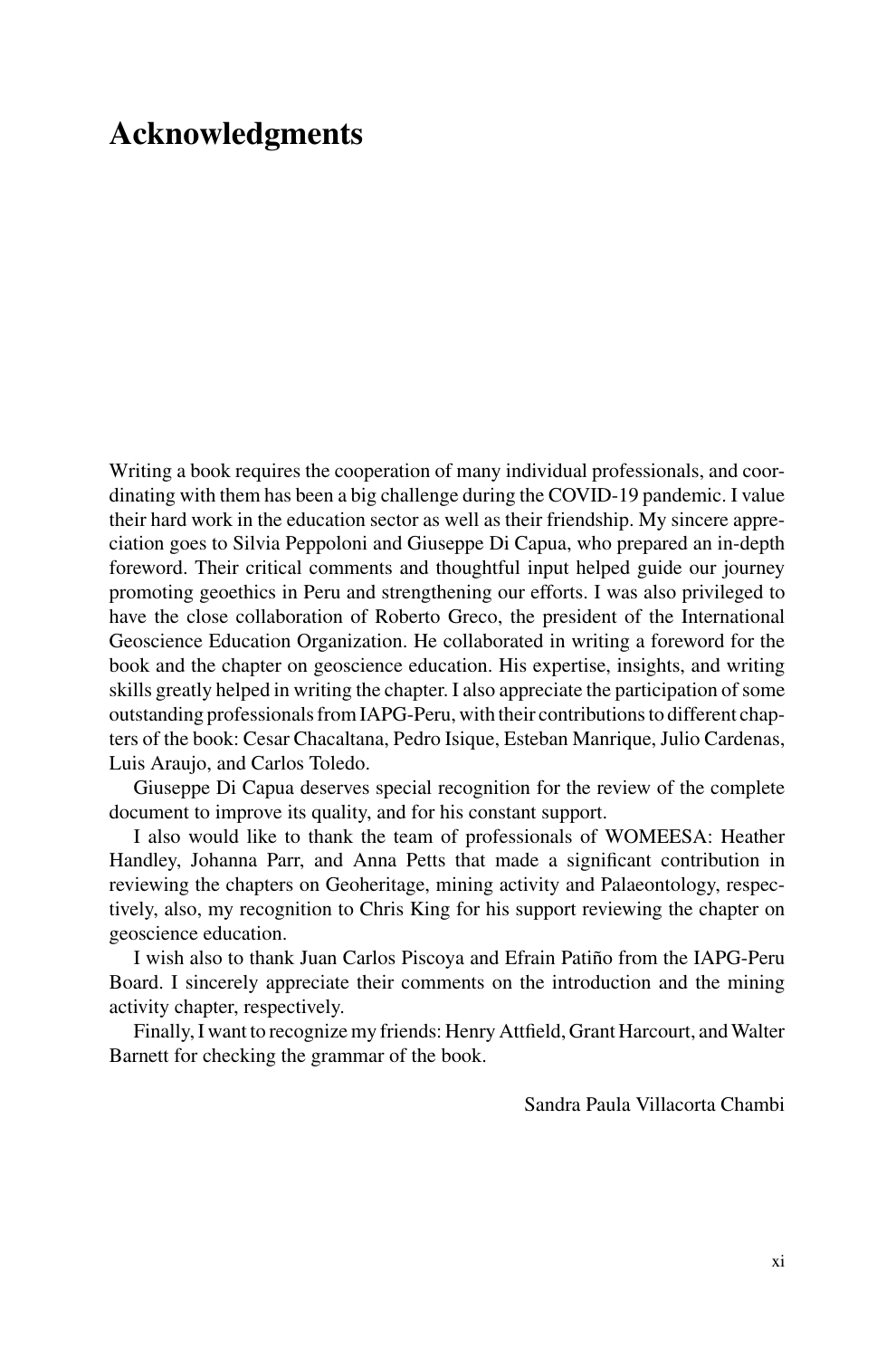### **Contents**

| Sandra Paula Villacorta Chambi, Carlos Toledo Gutierrez,<br>and Luis Araujo Ramos                                                                              |    |
|----------------------------------------------------------------------------------------------------------------------------------------------------------------|----|
| <b>Background and Current Situation of Geosciences in Peru [13]</b><br>Sandra Paula Villacorta Chambi, Carlos Toledo Gutierrez,<br>and Cesar Chacaltana Budiel |    |
| Georisks and Their Implications for the Peruvian Society<br>Pedro Isique Chaname and Sandra Paula Villacorta Chambi                                            | 31 |
| Esteban Manrique Zuñiga, Carlos Toledo Gutierrez,<br>and Sandra Paula Villacorta Chambi                                                                        |    |
| <b>Paleontology and Geoethics in Peru: Evolution and Social Practice </b><br>Cesar Chacaltana Budiel                                                           | 59 |
| Julio Cardenas Manzaneda, Sandra Paula Villacorta Chambi,<br>and Carlos Toledo Gutierrez                                                                       | 73 |
| Roberto Greco, Carlos Toledo Gutierrez,<br>and Sandra Paula Villacorta Chambi                                                                                  | 87 |
| <b>Conclusions: Future Perspectives of Geoethics in Peru </b><br>Sandra Paula Villacorta Chambi, Carlos Toledo Gutierrez,<br>and Luis Araujo Ramos             | 99 |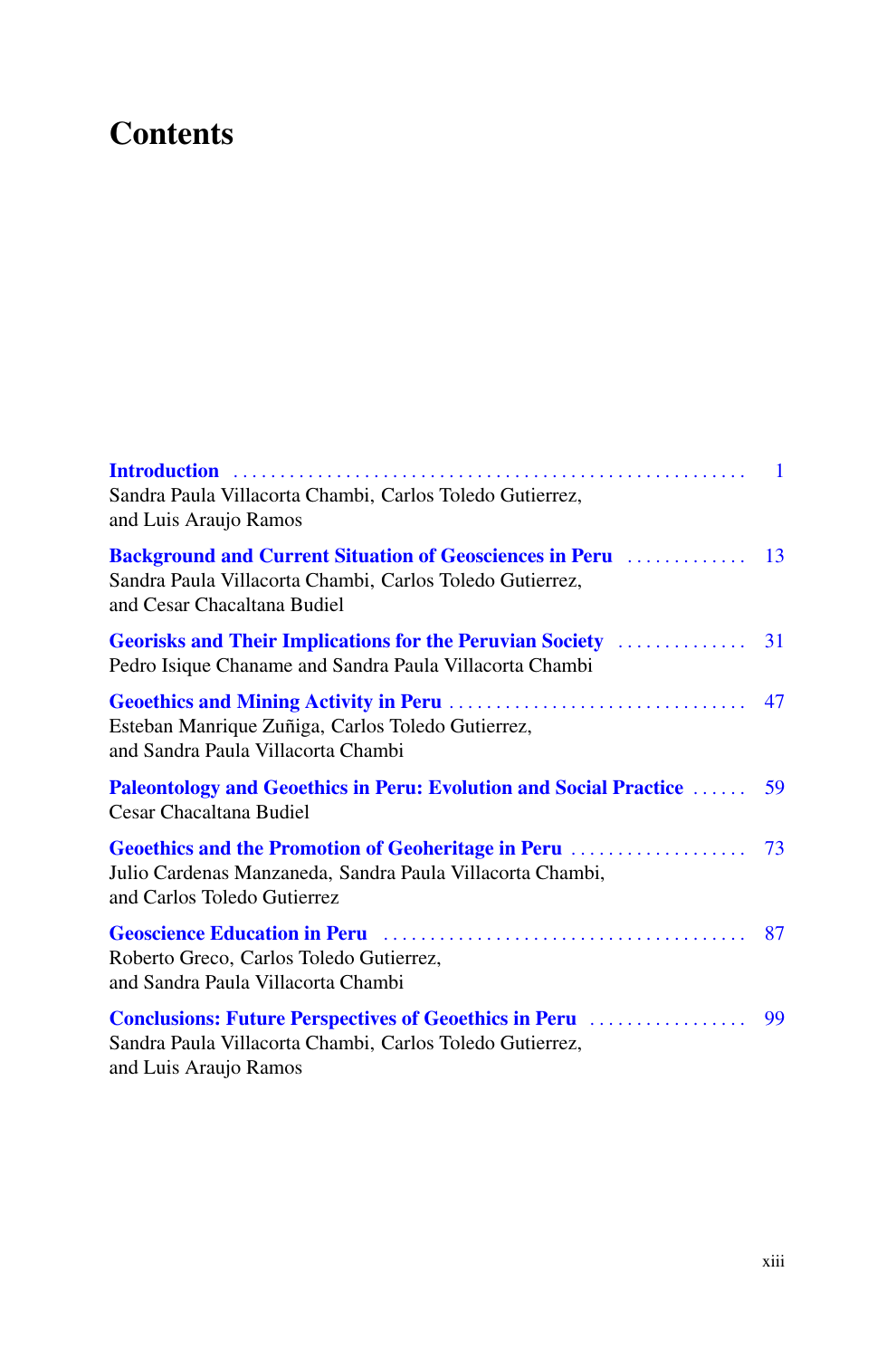### **Contributors**

**Luis Araujo Ramos** Cesar Vallejo University, Trujillo, Peru; Cesar Vallejo University, Lima, Peru

**Julio Cardenas Manzaneda** Instituto de Geociencias y Medio Ambiente, Lima, Peru

**Cesar Chacaltana Budiel** Antonio Ruiz de Montoya University, Pueblo Libre, Peru;

Instituto Geológico Minero Y Metalúrgico, Lima, Peru

**Roberto Greco** Campinas University, Campinas, Brasil

**Pedro Isique Chaname** PIASA Consultores SA, Lima, Perú

**Esteban Manrique Zuñiga** National University of Engineering, Rímac, Peru

**Carlos Toledo Gutierrez** Antonio Ruiz de Montoya University, Pueblo Libre, Peru;

Charles Darwin University, Casuarina, Australia;

Antonio Ruiz de Montoya University, Lima, Peru

**Sandra Paula Villacorta Chambi** Charles Darwin University, Casuarina, Australia;

Charles Darwin University, Darwin, Australia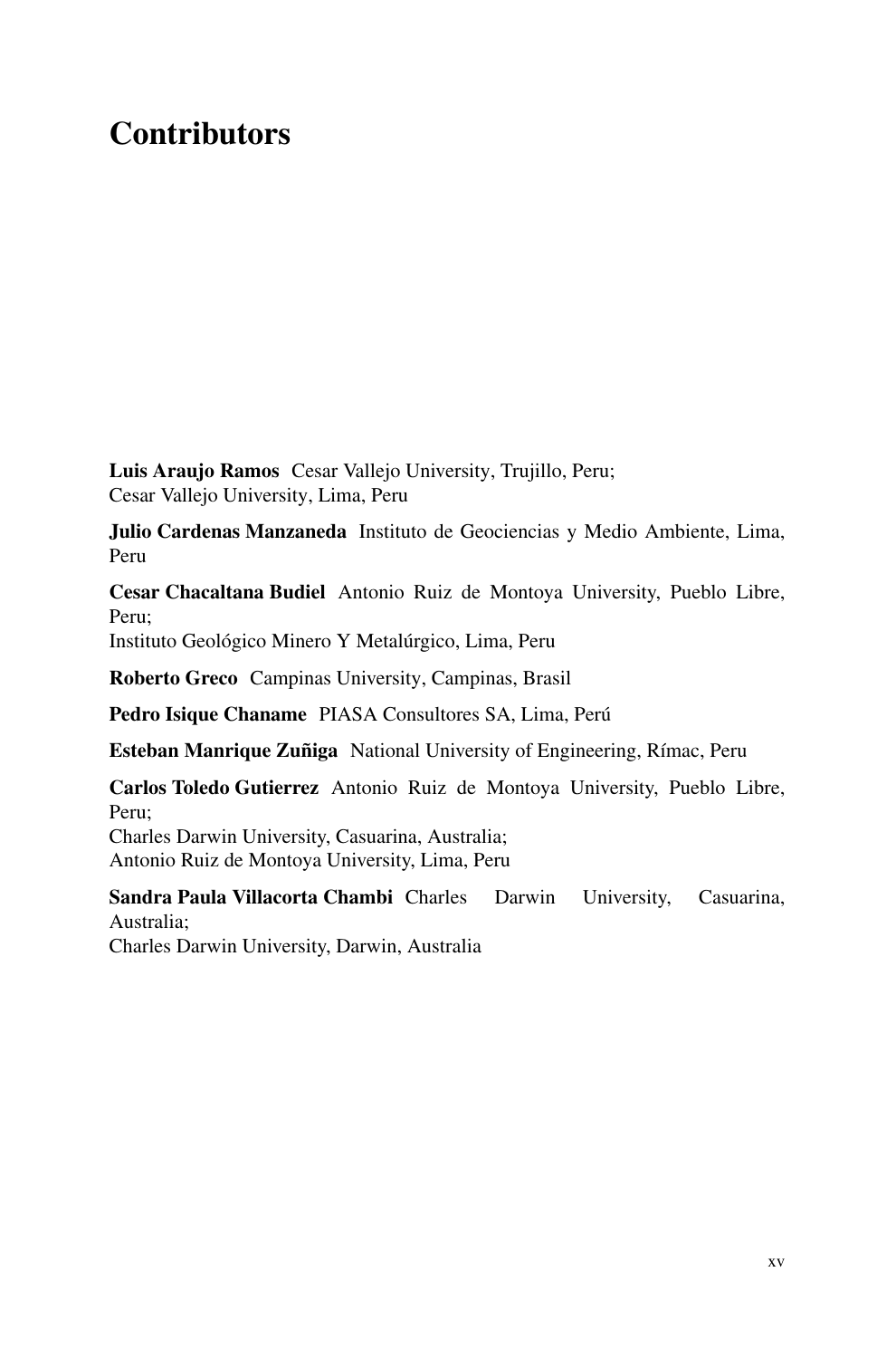# **Abbreviations and Acronyms**

| <b>APCSG</b>     | Peruvian Deputy for Social Conflict Prevention and Governance            |
|------------------|--------------------------------------------------------------------------|
| <b>AUTOCOLCA</b> | Autonomous Authority of Colca and Annexes                                |
| <b>CCGN</b>      | National Geological Chart Commission                                     |
| <b>CENEPRED</b>  | Peruvian Centre for Estimation, Prevention and Reduction of              |
|                  | Disaster Risk                                                            |
| <b>CINGEO</b>    | Peruvian Geotechnical Research Community                                 |
| <b>CISMID</b>    | Japanese-Peruvian Centre for Seismic Research and Disaster<br>Mitigation |
| <b>CONCYTEC</b>  | National Council for Science, Technology and Innovation                  |
| <b>CONI</b>      | Ministry and the National Research Council                               |
| <b>CONICET</b>   | Argentinian Council for Scientific and Technical Research                |
| <b>CVZ</b>       | central volcanic zone of the Andes                                       |
| <b>ENSO</b>      | El Niño Southern Oscillation                                             |
| <b>GEMMA</b>     | Group of Standards for Mass Movements                                    |
| <b>IAPG</b>      | International Association for the Promotion of Geoethics                 |
| IGP              | Geophysical Institute of Peru                                            |
| <b>INAAC</b>     | National Institute of Concessions and Mining Cadastre                    |
| <b>INCITEMI</b>  | Scientific and Technological Institute in Mining                         |
| <b>INGEMMET</b>  | Geological Mining and Metallurgical Institute                            |
| <b>INGEOMIN</b>  | Institute of Geology and Mining                                          |
| <b>INIFM</b>     | National Institute for Mining Research and Development                   |
| <b>MEM</b>       | Ministry of Energy and Mines                                             |
| MinerLima        | Lima's International Mineral Show                                        |
| <b>NPO</b>       | Non-profit organization                                                  |
| <b>OVI</b>       | Volcanological Observatory of INGEMMET                                   |
| <b>PUCP</b>      | Pontifical Catholic University of Peru                                   |
| <b>SDG</b>       | Sustainable Development Goals                                            |
| <b>SEGCGS</b>    | Specialized Section in Geoethics, Geological Culture and Society         |
| SGL              | Geographical Society of Lima                                             |
| <b>SGP</b>       | Geological Society of Peru                                               |
| <b>SUNARP</b>    | Superintendency of Public Registry                                       |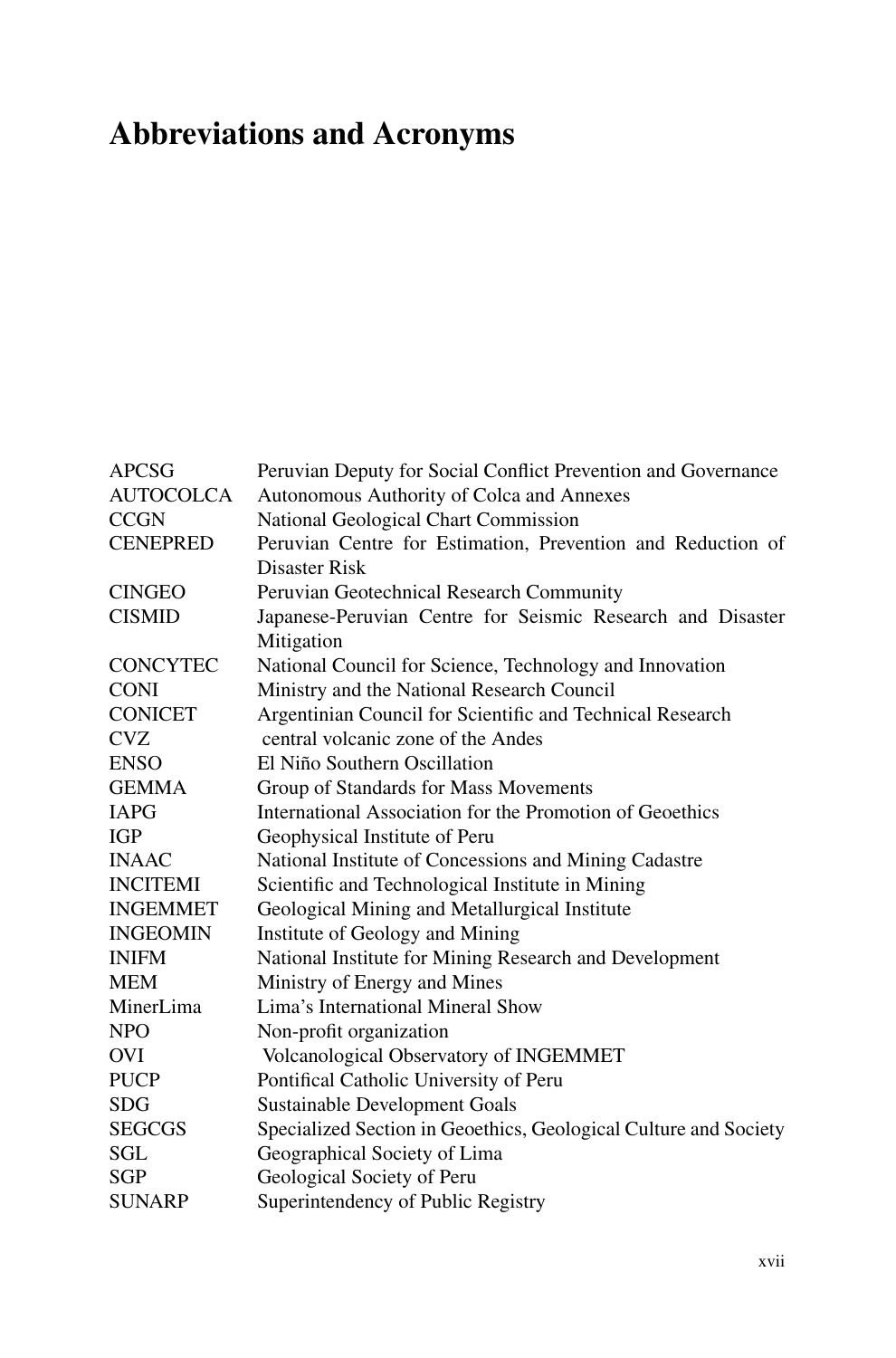| <b>UN</b>     | <b>United Nations</b>                                            |
|---------------|------------------------------------------------------------------|
| <b>UNAM</b>   | National Autonomous University of Mexico                         |
| <b>UNAP</b>   | National University of the Altiplano                             |
| <b>UNC</b>    | National University of Cajamarca                                 |
| <b>UNDAC</b>  | Daniel Alcides Carrión National University                       |
| <b>UNESCO</b> | United Nations Educational, Scientific and Cultural Organization |
| <b>UNI</b>    | National University of Engineering                               |
| <b>UNJBG</b>  | Jorge Basadre Grohmann's National University                     |
| <b>UNMSM</b>  | San Marcos's National University                                 |
| <b>UNP</b>    | National University of Piura                                     |
| <b>UNSA</b>   | National University of San Agustin                               |
| <b>UNSAAC</b> | San Antonio Abad del Cusco National University                   |
| <b>UPN</b>    | Private University of the North                                  |
|               |                                                                  |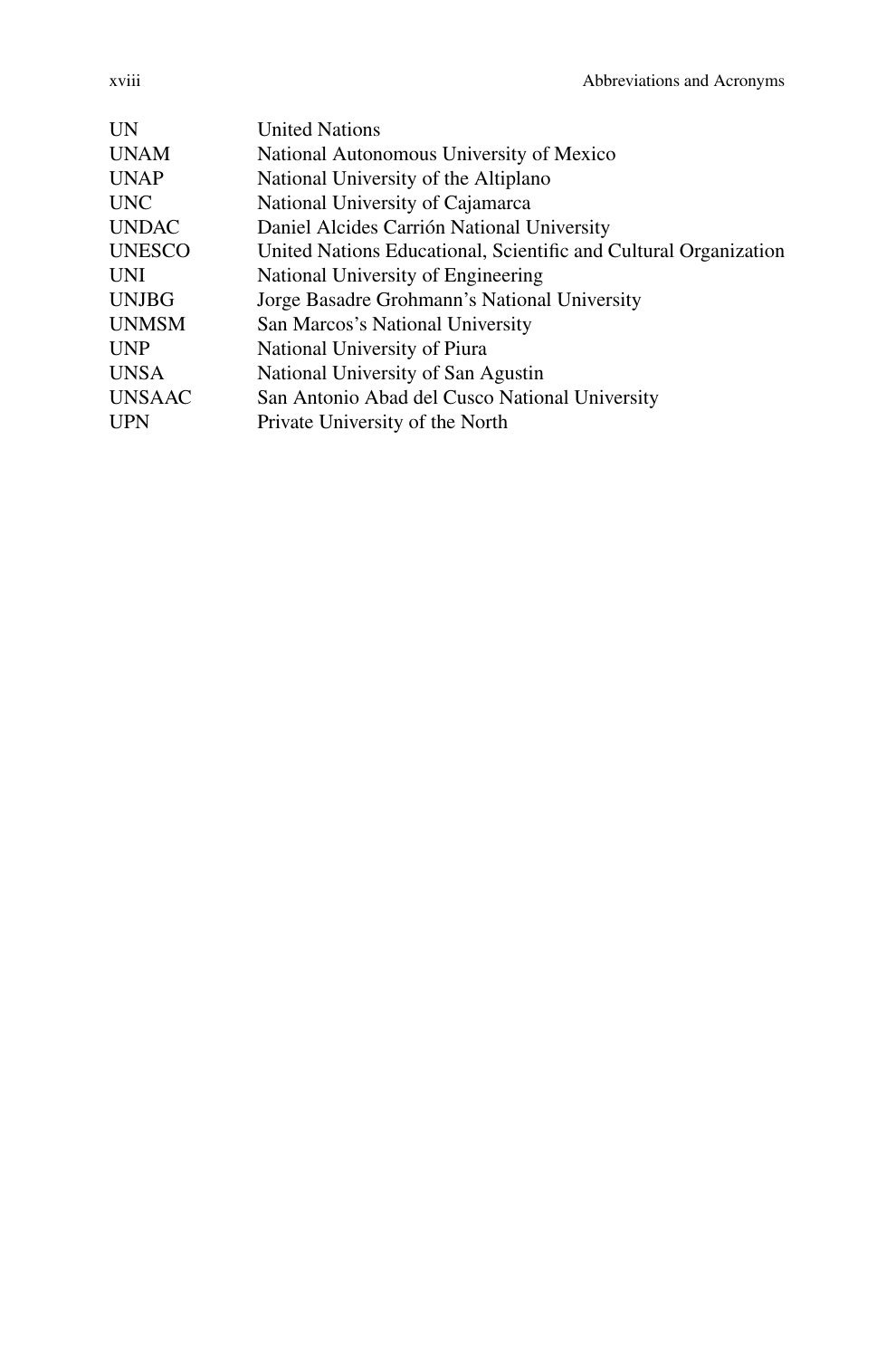# **List of Figures**

### **Introduction**

|          | Fig. 1 The activities of MinerLima are designed to community      |                |
|----------|-------------------------------------------------------------------|----------------|
|          | in general, including children. Photos Sonia Bermudez $(2017)$    | $\overline{4}$ |
|          | Fig. 2 Some activities of MinerLima. Photos Sonia Bermudez (2017) | .5             |
| Fig. $3$ | Paleontological fossil. Picture credit https://museohn.unmsm.     |                |
|          |                                                                   | 7              |
|          | Fig. 4 Member of Student Association "Amautas Mineros"            |                |
|          | instructing children about minerals during MinerLima 2017.        |                |
|          |                                                                   | -8             |

### **Background and Current Situation of Geosciences in Peru**

| Fig. $1$ | Conference Room of the Geographic Society of Lima            |           |
|----------|--------------------------------------------------------------|-----------|
|          | in 1895, during the Presidency of Luis Carranza. Photo taken |           |
|          | from Bulletin IV, Geographical Society of Peru (1895)        | 16        |
| Fig. $2$ | Salvador Mendívil Echevarría, promoter of the Geology        |           |
|          | and Mining Service and supervisor for the Geological Map     |           |
|          | at a 1: 1,000,000 scale. The First Latin American Congress   |           |
|          | of Geology took place in 1970. This is the "Golden Age"      |           |
|          | of the Peruvian Geology. Photos Cesar Chacaltana (1970)      | 17        |
| Fig. $3$ | Alfredo Pardo Argüedas, founder and head of the Department   |           |
|          | of Paleontology of the National Geological Chart             |           |
|          | Commission. The lower image shows the Paleontological        |           |
|          | Record Book, which was the first Paleontological Database    |           |
|          | of Peru in 1965. Photos Cesar Chacaltana (n.d)               | 18        |
| Fig. $4$ | The upper photograph is a view of the current building       |           |
|          | front of INGEMMET. The lower photograph is part              |           |
|          | of its Paleontological Collection, which has supported       |           |
|          | the elaboration of the National Geological Chart. Photos     |           |
|          |                                                              | <b>20</b> |
|          |                                                              |           |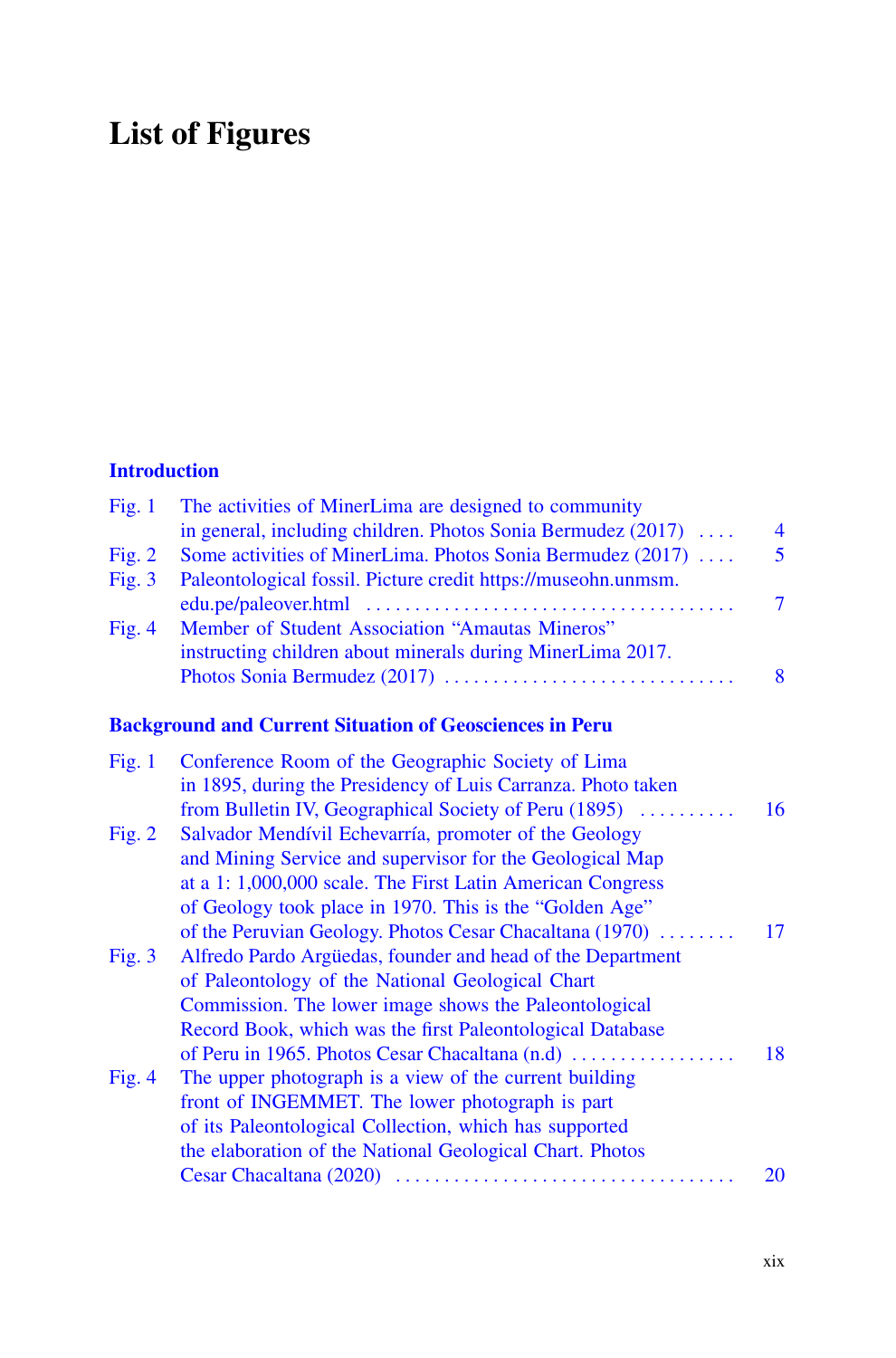| Fig. $5$ | Front of the Faculty of Geological Engineering of UNI.<br>The photographs at the bottom show an exhibition room<br>of the UNI's Museum of Mineralogy and Paleontology (left) |    |
|----------|------------------------------------------------------------------------------------------------------------------------------------------------------------------------------|----|
|          | and a large fossil vertebrate (right). Photos DePeru.com. (n.d)                                                                                                              | 22 |
| Fig. $6$ | View of the UNMSM National History Museum facilities.                                                                                                                        |    |
|          | Below: fossil's vertebrate showroom. Photos Oviedo (2021)                                                                                                                    | 23 |
|          | <b>Georisks and Their Implications for the Peruvian Society</b>                                                                                                              |    |
| Fig. $1$ | Caral city. Takenfrom: viajes del perú.com (2017)                                                                                                                            | 32 |
| Fig. $2$ | Temperature anomalies related to El Niño-Southern                                                                                                                            |    |
|          | Oscillation (ENSO). Technical Bulletin of Geophysical                                                                                                                        |    |
|          |                                                                                                                                                                              | 34 |
| Fig. $3$ | Mass movement susceptibility map of Peru (Villacorta                                                                                                                         |    |
|          | et al., 2012). In red colour the areas with higher levels                                                                                                                    |    |
|          |                                                                                                                                                                              | 37 |
| Fig. $4$ | Magnitude of Volcanic eruption of the Huaynaputina Volcano                                                                                                                   |    |
|          | in 1600 (INGEMMET), compared with other big volcanic                                                                                                                         |    |
|          |                                                                                                                                                                              | 38 |
| Fig. $5$ |                                                                                                                                                                              | 39 |
| Fig. $6$ | Aerial view of the 1970 Avalanche, which buried the town                                                                                                                     |    |
|          | of Yungay and caused the death of 25,000 people (taken from:                                                                                                                 |    |
|          | http://www.actualidadambiental.pe/?p=19482)                                                                                                                                  | 40 |
| Fig. $7$ | Hydraulic Risk Map produced under the Pilot Project                                                                                                                          |    |
|          | of Andean Multinational Project: Geosciences for Andean                                                                                                                      |    |
|          | communities. INGEMMET 2004                                                                                                                                                   | 41 |

### **Geoethics and Mining Activity in Peru**

| Fig. $1$ | A field worker learning to recognize different types of quartz. |    |
|----------|-----------------------------------------------------------------|----|
|          |                                                                 | 49 |
| Fig. $2$ | A sincere dialogue with the owners of the land to be explored   |    |
|          |                                                                 | 51 |
| Fig. $3$ | Teamwork discussing with community members to open              |    |
|          | trenches and exploratory pits. Photo E Manrique 2011            | 52 |
| Fig. $4$ | Ticapampa tailings deposited in the late 1800s on the left      |    |
|          | bank of the Santa River. Taken from: https://es.wikipedia.org/  |    |
|          |                                                                 | 54 |
| Fig. $5$ | Artisanal mining in the coastal hills of Peru. Photo E          |    |
|          |                                                                 | 55 |
| Fig. $6$ | Environmental pollution generated by artisanal miners. Photo    |    |
|          |                                                                 | 56 |
|          |                                                                 |    |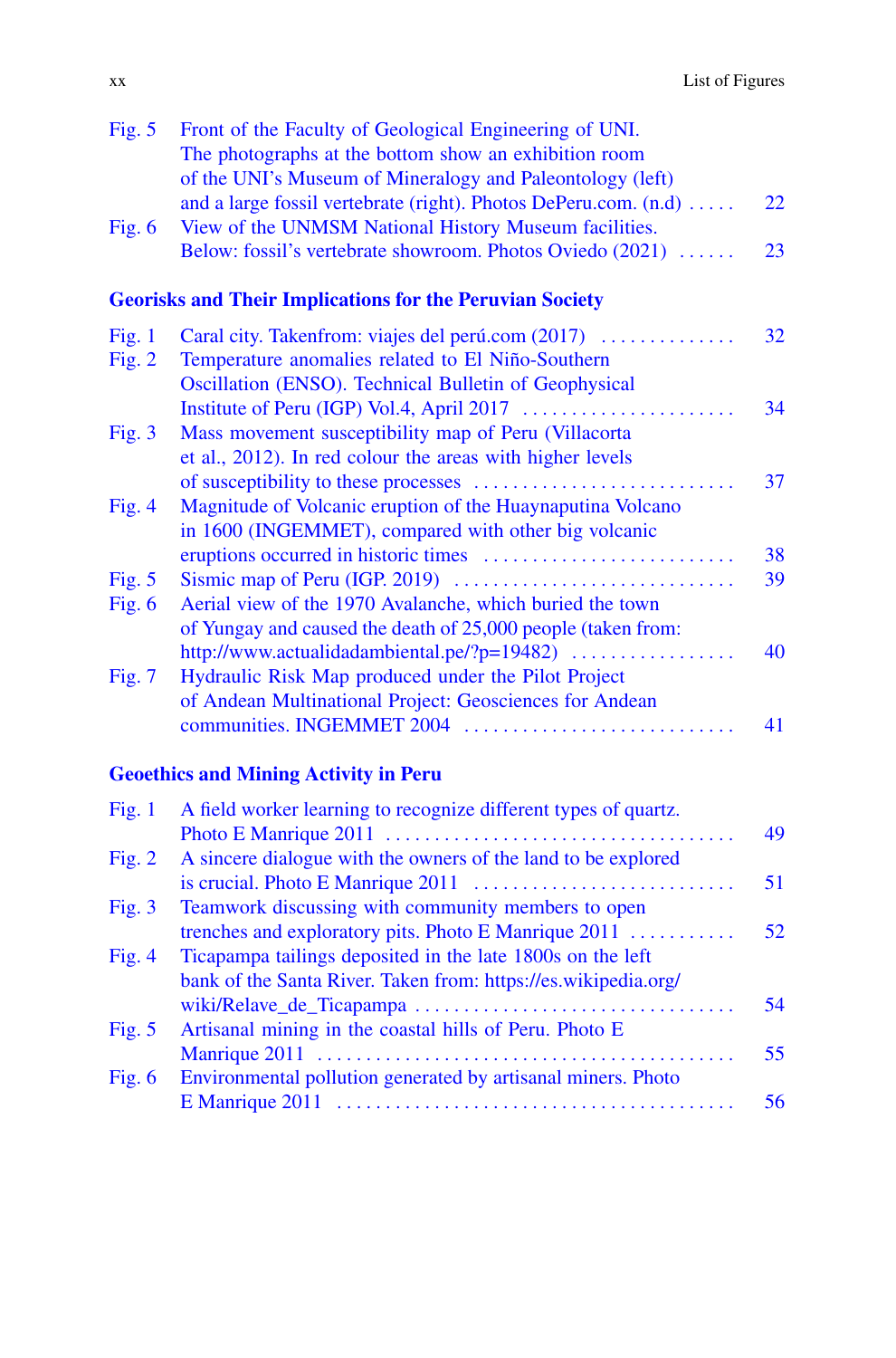### **Paleontology and Geoethics in Peru: Evolution and Social Practice**

| Fig. $1$ | Quaternary elephant skulls (Elephas falconeri) without tusks,<br>from the Natural History Museum of Verona- Italy, mistaken<br>by Greeks of the time of Homer as Polyphemus, as seen<br>in the marble head of Polyphemus, first century or II d. n.e.,<br>Museum of Fine Arts, Boston-USA. Photographs taken<br>from https://archaeopassion.tumblr.com/post/141598070020/<br>cyclops-or-elephants           | 61       |
|----------|-------------------------------------------------------------------------------------------------------------------------------------------------------------------------------------------------------------------------------------------------------------------------------------------------------------------------------------------------------------------------------------------------------------|----------|
| Fig. 2   | Influential scientists who contributed to Peruvian Geology<br>and Paleontology; see references in the text. Online<br>Photographs https://es.wikipedia.org/wiki/Mariano_Edua<br>rdo_de_Rivero_y_Ust%C3%A1riz; https://www.dggv.de/en/<br>about-dggv/honours/g-steinmann-medal.html; https://acecig.<br>wixsite.com/geosciences/post/el-padre-de-la-geolog%C3%<br>ADa-peruana-carlos-ismael-lisson-beingolea | 62       |
| Fig. $3$ | Institutional collaboration allowed the II International<br>Paleontology Symposium of Peru. The event was organized<br>by INGEMMET and SGP for the community in general.<br>https://app.ingemmet.gob.pe/evento/IIsimposio/paleoperu                                                                                                                                                                         | 63       |
| Fig. 4   | Natural manifestation of fossils (Left photo) and manifestation<br>of human activity, reflecting their cultural character (Right<br>photo). The objective part does not change, but as the value is<br>entered, it changes because it is subjective and conditioned                                                                                                                                         |          |
| Fig. $5$ | by cultural factors. (Photographs from the author's archive)<br>Guide for the recognition of paleontological assets. According<br>to this, nature is culture. Photographs by the author and online<br>https://ilamdocs.org/documento/3395/; https://medium.com/<br>@culturaparalima/huaca-palomino-3bd6d191cc2                                                                                              | 65<br>67 |
|          | <b>Geoethics and the Promotion of Geoheritage in Peru</b>                                                                                                                                                                                                                                                                                                                                                   |          |
| Fig. $1$ | Cover of Bulletin $N^{\circ}$ 9—Series I: Heritage and Geotourism.<br>Geodiversity and Geological Heritage in the Colca Valley.<br>Mining and Metallurgical Institute of Peru (INGEMMET,                                                                                                                                                                                                                    |          |
| Fig. 2   | Presentation of the geopark project: Colca and Andagua<br>Volcanoes in the workshop "Geoparks and Geoheritage:<br>Promoting the Geoheritage of Latin America" UNAM,                                                                                                                                                                                                                                         | 75       |
| Fig. $3$ | Mexico 2015<br>Poster of the 1st geoparks symposium in Peru. Taken                                                                                                                                                                                                                                                                                                                                          | 76<br>77 |
| Fig. $4$ | Contest Poster and logo of the Colca and Andagua Volcanoes<br>Geopark, winner of the contest for its design, convened                                                                                                                                                                                                                                                                                       |          |
|          |                                                                                                                                                                                                                                                                                                                                                                                                             | 78       |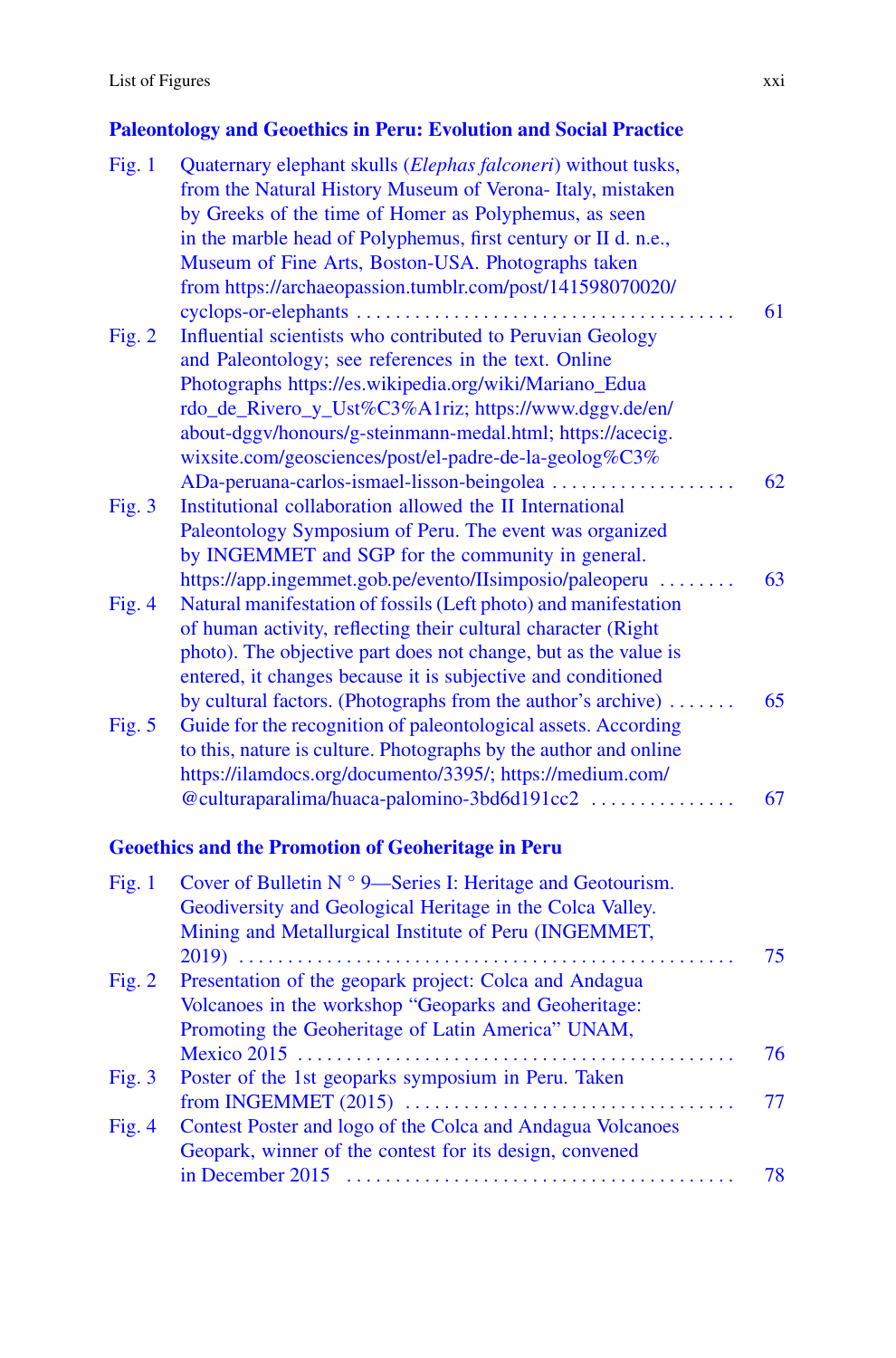| Fig. $5$ | Fifth Argumentation and Debate Contest "Geopark Colca"      |    |
|----------|-------------------------------------------------------------|----|
|          | and the Andagua Volcanoes": Is it a Sustainable Development |    |
|          | Proposal for the Arequipa Region? November 2017.            |    |
|          | Organized by the Regional Direction of Education, Arequipa  | 79 |
| Fig. $6$ | Poster of the IV Latin American and Caribbean symposium     |    |
|          | on geoparks held in May 2017 Arequipa, Perú                 | 80 |
| Fig. $7$ | Flyer of the anniversary week of the chapter of geological  |    |
|          | engineering, geophysics and Mines of the South Macro        |    |
|          |                                                             | 81 |
| Fig. $8$ | Photo entitled "Natural and Cultural Heritage fused         |    |
|          | into a single Landscape" taken in the Colca and Andagua     |    |
|          | Volcanoes Geopark. It achieved 3rd place in the 1st         |    |
|          | geophotography contest organized as part of the Chapter's   |    |
|          | anniversary week. Photograph by Dante Ojeda $(2019)$        | 81 |
|          |                                                             |    |

### **Geoscience Education in Peru**

| Fig. $1$ | Paleontologist Luz Tejada teaches a course for high school   |    |
|----------|--------------------------------------------------------------|----|
|          | students as part of MinerLima2016. In such events, pupils    |    |
|          | have the opportunity to learn by experiencing geosciences.   |    |
|          |                                                              | 91 |
| Fig. $2$ | Dr. Jose Machare, specialized in mining exploration          |    |
|          | and also in teaching, sharing his knowledge with young-Earth |    |
|          | science students. The image is part of the photo collection  |    |
|          | of the structural geology course organized by IAPG-Peru      |    |
|          |                                                              | 96 |
|          |                                                              |    |

### **Conclusions: Future Perspectives of Geoethics in Peru**

| Fig. $1$ | Geologists explain to authorities of the Chosica district,       |     |
|----------|------------------------------------------------------------------|-----|
|          | the preventive measures that must be taken in the face           |     |
|          | of the rising flow of the Rimac River. Photo INGEMMET, 2017  101 |     |
| Fig. $2$ | Young student visualizing mineral structures                     |     |
|          | during MinerLima2019. Events like this allow                     |     |
|          | the continuous promotion of a geoethical approach                |     |
|          |                                                                  |     |
| Fig. $3$ | Volcanologist Jersy Mariño explaining the Ubinas volcano         |     |
|          | hazard map to the former President of Peru Ollanta Humala.       |     |
|          |                                                                  | 106 |
|          |                                                                  |     |